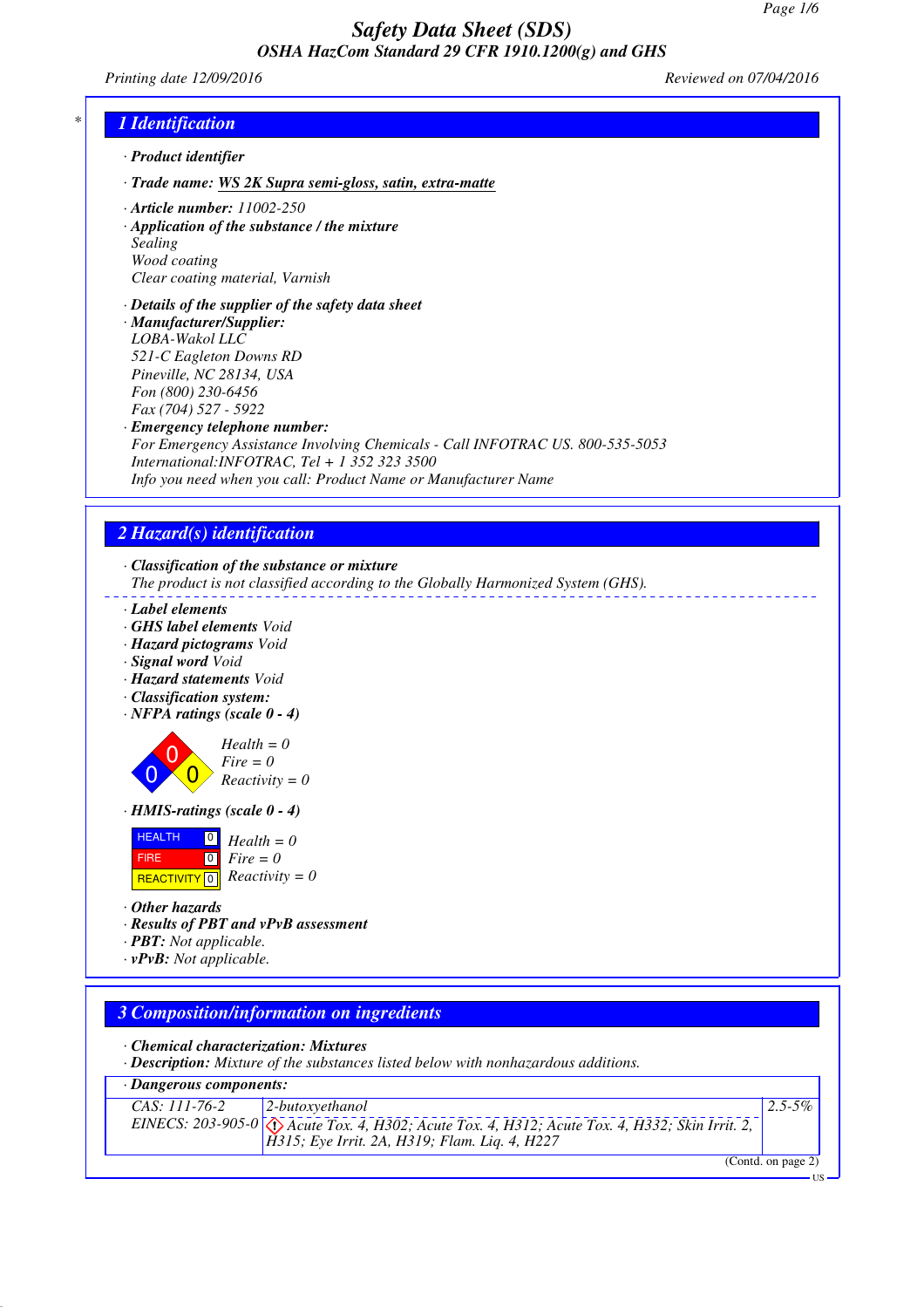*Printing date 12/09/2016 Reviewed on 07/04/2016*

#### *Trade name: WS 2K Supra semi-gloss, satin, extra-matte*

*· Additional information: For the wording of the listed hazard phrases refer to section 16.*

(Contd. of page 1)

#### *4 First-aid measures*

*· Description of first aid measures*

*· General information: No special measures required.*

- *· After inhalation: Supply fresh air; consult doctor in case of complaints.*
- *· After skin contact: Generally the product does not irritate the skin.*
- *· After eye contact: Rinse opened eye for several minutes under running water.*
- *· After swallowing: If symptoms persist consult doctor.*
- *· Information for doctor:*
- *· Most important symptoms and effects, both acute and delayed No further relevant information available.*
- *· Indication of any immediate medical attention and special treatment needed*
- *No further relevant information available.*

#### *5 Fire-fighting measures*

- *· Extinguishing media*
- *· Suitable extinguishing agents:*
- *CO2, extinguishing powder or water spray. Fight larger fires with water spray or alcohol resistant foam.*
- *· Special hazards arising from the substance or mixture No further relevant information available.*
- *· Advice for firefighters*
- *· Protective equipment: No special measures required.*

#### *6 Accidental release measures*

*· Personal precautions, protective equipment and emergency procedures Not required.*

*· Environmental precautions:*

*Do not allow product to reach sewage system or any water course.*

*Inform respective authorities in case of seepage into water course or sewage system.*

*Dilute with plenty of water.*

*· Methods and material for containment and cleaning up:*

*Absorb with liquid-binding material (sand, diatomite, acid binders, universal binders, sawdust).*

*· Reference to other sections*

*No dangerous substances are released.*

*See Section 7 for information on safe handling.*

*See Section 8 for information on personal protection equipment.*

*See Section 13 for disposal information.*

## *7 Handling and storage*

*· Handling:*

- *· Precautions for safe handling No special measures required.*
- *· Information about protection against explosions and fires: No special measures required.*
- *· Conditions for safe storage, including any incompatibilities*

*· Storage:*

- *· Requirements to be met by storerooms and receptacles: No special requirements.*
- *· Information about storage in one common storage facility: Not required.*
- *· Further information about storage conditions: None.*
- *· Storage class: 12*
- *· Specific end use(s) No further relevant information available.*

(Contd. on page 3)

US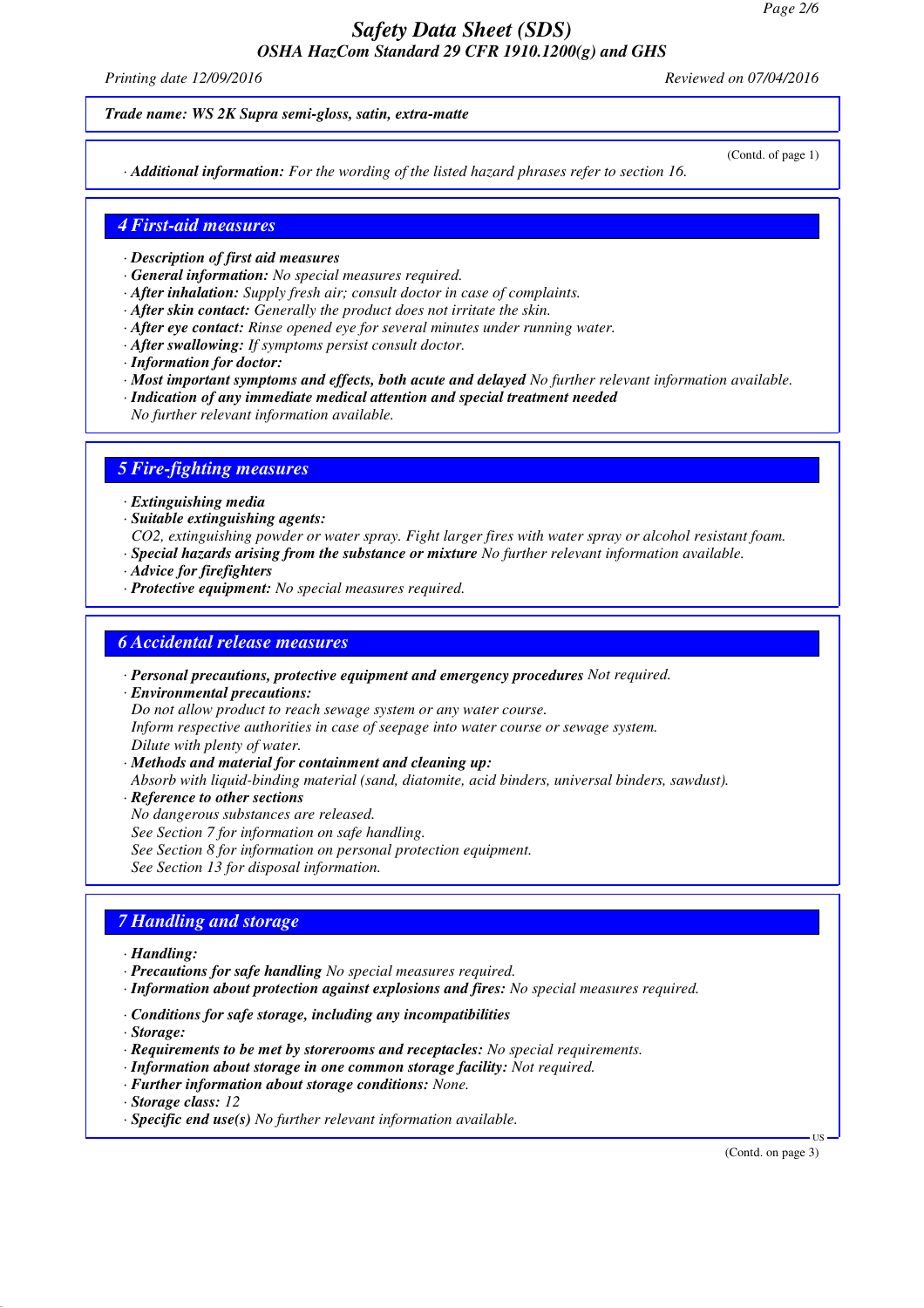*Printing date 12/09/2016 Reviewed on 07/04/2016*

# *Trade name: WS 2K Supra semi-gloss, satin, extra-matte*

(Contd. of page 2)

|                                                                                         |                                                                                                 | Additional information about design of technical systems: No further data; see item 7.                                                                                                                                                                                                                                                                                                                                                                                                                                                                                                                    |  |  |
|-----------------------------------------------------------------------------------------|-------------------------------------------------------------------------------------------------|-----------------------------------------------------------------------------------------------------------------------------------------------------------------------------------------------------------------------------------------------------------------------------------------------------------------------------------------------------------------------------------------------------------------------------------------------------------------------------------------------------------------------------------------------------------------------------------------------------------|--|--|
| Control parameters                                                                      |                                                                                                 |                                                                                                                                                                                                                                                                                                                                                                                                                                                                                                                                                                                                           |  |  |
|                                                                                         |                                                                                                 | $\cdot$ Components with limit values that require monitoring at the workplace:                                                                                                                                                                                                                                                                                                                                                                                                                                                                                                                            |  |  |
|                                                                                         | 111-76-2 2-butoxyethanol                                                                        |                                                                                                                                                                                                                                                                                                                                                                                                                                                                                                                                                                                                           |  |  |
|                                                                                         | PEL Long-term value: 240 mg/m <sup>3</sup> , 50 ppm                                             |                                                                                                                                                                                                                                                                                                                                                                                                                                                                                                                                                                                                           |  |  |
|                                                                                         | Skin                                                                                            |                                                                                                                                                                                                                                                                                                                                                                                                                                                                                                                                                                                                           |  |  |
|                                                                                         | REL Long-term value: $24$ mg/m <sup>3</sup> , 5 ppm                                             |                                                                                                                                                                                                                                                                                                                                                                                                                                                                                                                                                                                                           |  |  |
|                                                                                         | Skin<br>$TLV$ Long-term value: 97 mg/m <sup>3</sup> , 20 ppm                                    |                                                                                                                                                                                                                                                                                                                                                                                                                                                                                                                                                                                                           |  |  |
| BEI                                                                                     |                                                                                                 |                                                                                                                                                                                                                                                                                                                                                                                                                                                                                                                                                                                                           |  |  |
|                                                                                         | · Ingredients with biological limit values:                                                     |                                                                                                                                                                                                                                                                                                                                                                                                                                                                                                                                                                                                           |  |  |
|                                                                                         | 111-76-2 2-butoxyethanol                                                                        |                                                                                                                                                                                                                                                                                                                                                                                                                                                                                                                                                                                                           |  |  |
|                                                                                         | BEI 200 mg/g creatinine                                                                         |                                                                                                                                                                                                                                                                                                                                                                                                                                                                                                                                                                                                           |  |  |
|                                                                                         | Medium: urine                                                                                   |                                                                                                                                                                                                                                                                                                                                                                                                                                                                                                                                                                                                           |  |  |
|                                                                                         | Time: end of shift                                                                              |                                                                                                                                                                                                                                                                                                                                                                                                                                                                                                                                                                                                           |  |  |
|                                                                                         | Parameter: Butoxyacetic acid with hydrolysis                                                    |                                                                                                                                                                                                                                                                                                                                                                                                                                                                                                                                                                                                           |  |  |
|                                                                                         |                                                                                                 | · Additional information: The lists that were valid during the creation were used as basis.                                                                                                                                                                                                                                                                                                                                                                                                                                                                                                               |  |  |
| · Protection of hands:                                                                  | · Breathing equipment: Not required.                                                            | The glove material has to be impermeable and resistant to the product/ the substance/ the preparation.                                                                                                                                                                                                                                                                                                                                                                                                                                                                                                    |  |  |
| degradation<br>· Material of gloves<br>Nitrile rubber, NBR<br>application.<br>observed. | · Penetration time of glove material<br>· Eye protection: Goggles recommended during refilling. |                                                                                                                                                                                                                                                                                                                                                                                                                                                                                                                                                                                                           |  |  |
| <b>General Information</b>                                                              | 9 Physical and chemical properties<br>· Information on basic physical and chemical properties   |                                                                                                                                                                                                                                                                                                                                                                                                                                                                                                                                                                                                           |  |  |
| $\cdot$ Appearance:                                                                     |                                                                                                 |                                                                                                                                                                                                                                                                                                                                                                                                                                                                                                                                                                                                           |  |  |
| Form:                                                                                   |                                                                                                 | Fluid                                                                                                                                                                                                                                                                                                                                                                                                                                                                                                                                                                                                     |  |  |
| Color:                                                                                  |                                                                                                 | According to product specification                                                                                                                                                                                                                                                                                                                                                                                                                                                                                                                                                                        |  |  |
| · Odor:                                                                                 |                                                                                                 | Characteristic                                                                                                                                                                                                                                                                                                                                                                                                                                                                                                                                                                                            |  |  |
| $\cdot$ Odor threshold:                                                                 |                                                                                                 | Not determined.                                                                                                                                                                                                                                                                                                                                                                                                                                                                                                                                                                                           |  |  |
| $\cdot$ pH-value:                                                                       |                                                                                                 | Not determined.                                                                                                                                                                                                                                                                                                                                                                                                                                                                                                                                                                                           |  |  |
| Change in condition                                                                     |                                                                                                 |                                                                                                                                                                                                                                                                                                                                                                                                                                                                                                                                                                                                           |  |  |
|                                                                                         | <b>Melting point/Melting range:</b><br><b>Boiling point/Boiling range:</b>                      | Selection of the glove material on consideration of the penetration times, rates of diffusion and the<br>The selection of the suitable gloves does not only depend on the material, but also on further marks of quality<br>and varies from manufacturer to manufacturer. As the product is a preparation of several substances, the<br>resistance of the glove material can not be calculated in advance and has therefore to be checked prior to the<br>The exact break through time has to be found out by the manufacturer of the protective gloves and has to be<br>Undetermined.<br>100 °C (212 °F) |  |  |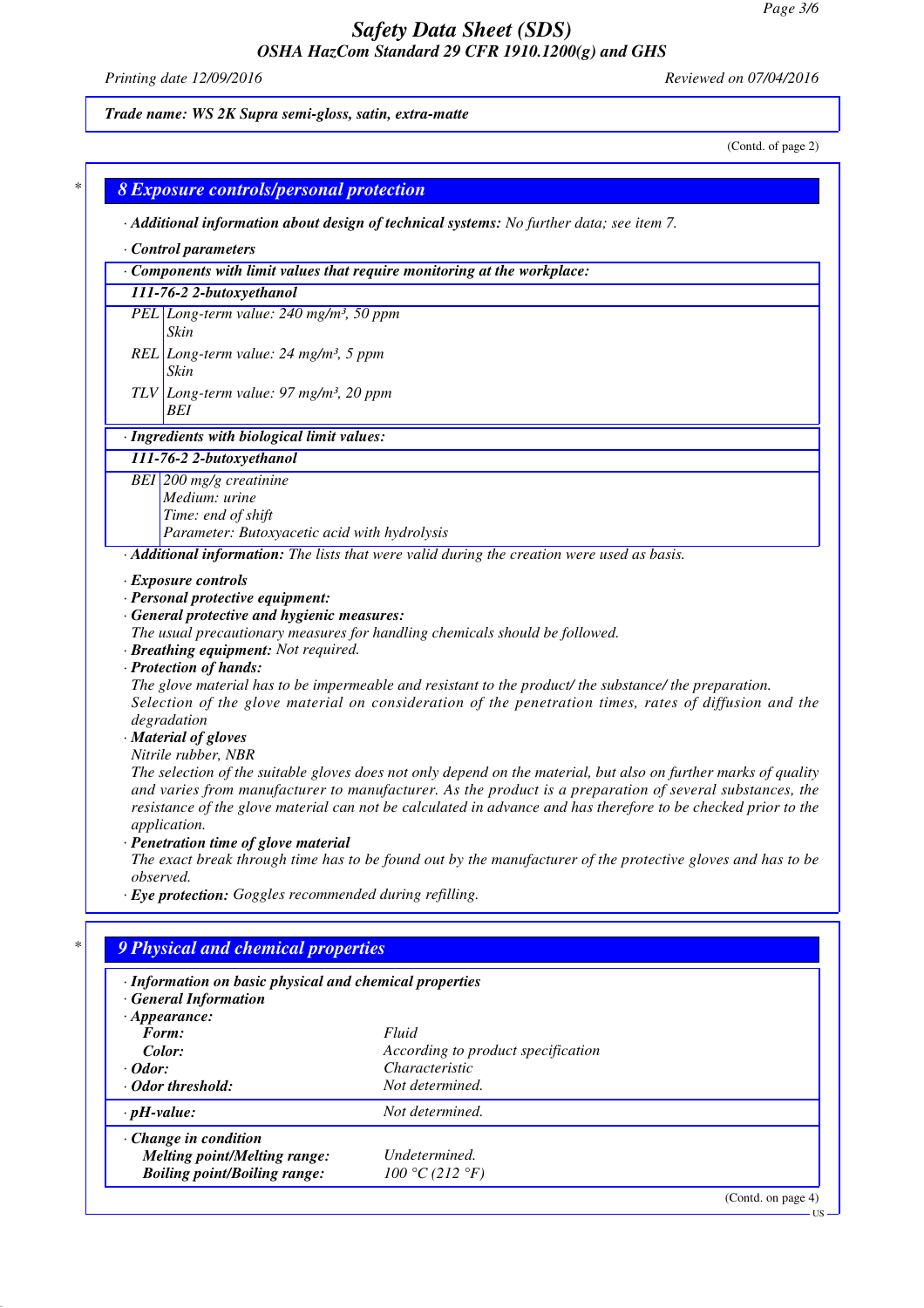*Printing date 12/09/2016 Reviewed on 07/04/2016*

| Trade name: WS 2K Supra semi-gloss, satin, extra-matte |  |  |  |  |  |
|--------------------------------------------------------|--|--|--|--|--|
|--------------------------------------------------------|--|--|--|--|--|

|                                                            | (Contd. of page 3)                            |
|------------------------------------------------------------|-----------------------------------------------|
| $\cdot$ Flash point:                                       | Not applicable.                               |
| · Flammability (solid, gaseous):                           | Not applicable.                               |
| · Ignition temperature:                                    |                                               |
| Decomposition temperature:                                 | Not determined.                               |
| $\cdot$ Auto igniting:                                     | Product is not selfigniting.                  |
| · Danger of explosion:                                     | Product does not present an explosion hazard. |
| $\cdot$ Lower:                                             | Not determined.                               |
| $\cdot$ Upper:                                             | Not determined.                               |
| $\cdot$ Vapor pressure at 20 °C (68 °F):                   | 23 hPa $(17 \, \text{mm Hg})$                 |
| $\cdot$ Density at 20 °C (68 °F):                          | $1.043$ g/cm <sup>3</sup> (8.704 lbs/gal)     |
| · Relative density                                         | Not determined.                               |
| · Vapor density                                            | Not determined.                               |
| $\cdot$ Evaporation rate                                   | Not determined.                               |
| · Solubility in / Miscibility with                         |                                               |
| Water:                                                     | Fully miscible.                               |
| · Partition coefficient (n-octanol/water): Not determined. |                                               |
| · Viscosity:                                               |                                               |
| Dynamic:                                                   | Not determined.                               |
| Kinematic at 20 °C (68 °F):                                | 26.5 s (DIN 53211/4)                          |
| Organic solvents:                                          | 3.0%                                          |
| Water:                                                     | 5.6 $%$                                       |
| <b>VOC</b> content:                                        | 3.0%                                          |
| <b>Solids content:</b>                                     | 32.1%                                         |
| $\cdot$ Other information                                  | No further relevant information available.    |

# *10 Stability and reactivity*

*· Reactivity No further relevant information available.*

- *· Chemical stability*
- *· Thermal decomposition / conditions to be avoided: No decomposition if used according to specifications.*
- *· Possibility of hazardous reactions No dangerous reactions known.*
- *· Conditions to avoid No further relevant information available.*
- *· Incompatible materials: No further relevant information available.*
- *· Hazardous decomposition products: No dangerous decomposition products known.*

## *11 Toxicological information*

- *· Information on toxicological effects*
- *· Acute toxicity:*
- *· Primary irritant effect:*
- *· on the skin: No irritant effect.*
- *· on the eye: No irritating effect.*
- *· Sensitization: No sensitizing effects known.*
- *· Additional toxicological information:*
- *The product is not subject to classification according to internally approved calculation methods for preparations:*

*When used and handled according to specifications, the product does not have any harmful effects according to our experience and the information provided to us.*

(Contd. on page 5)

US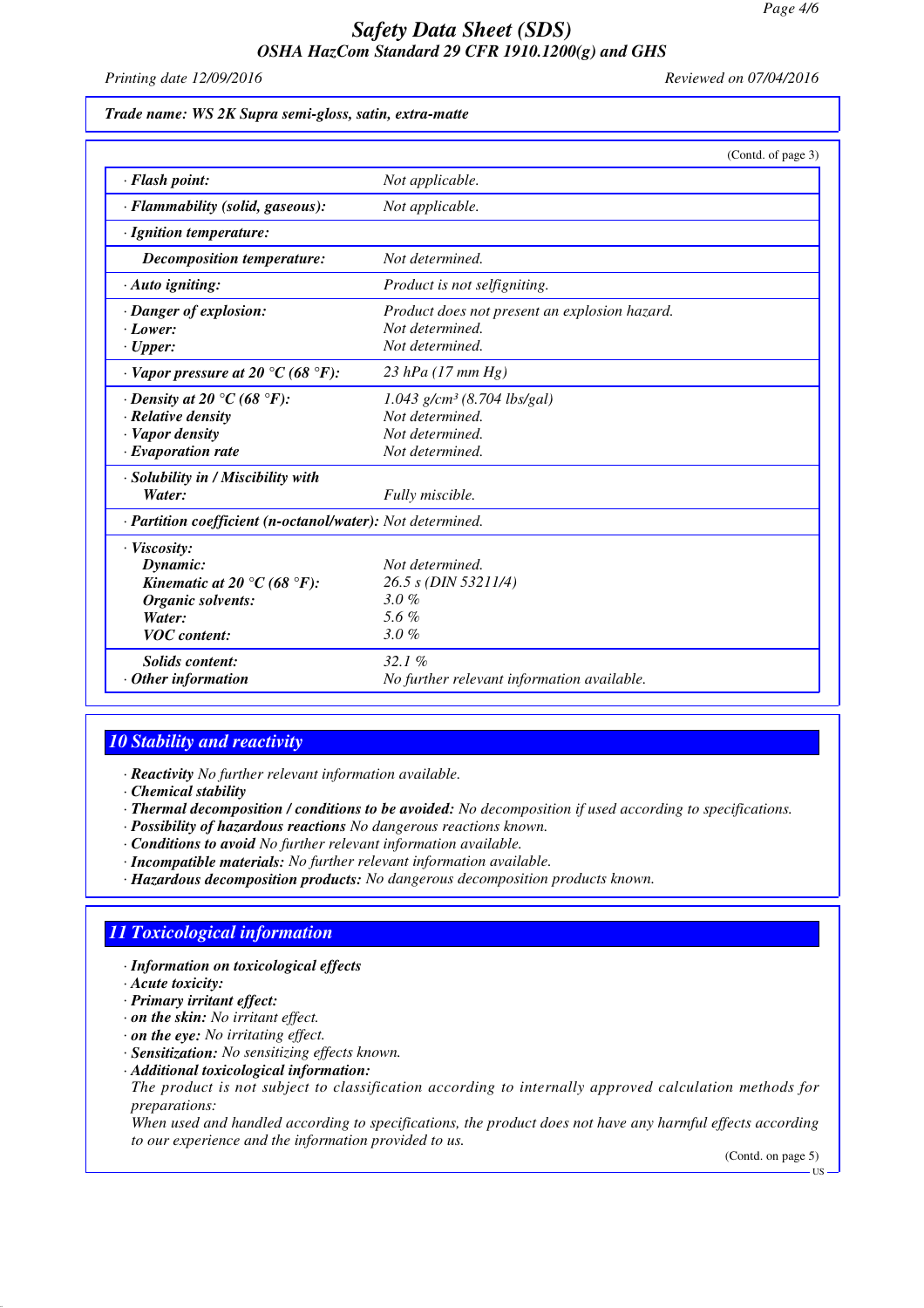*Printing date 12/09/2016 Reviewed on 07/04/2016*

(Contd. of page 4)

#### *Trade name: WS 2K Supra semi-gloss, satin, extra-matte*

*· Carcinogenic categories*

*· IARC (International Agency for Research on Cancer)*

*111-76-2 2-butoxyethanol 3* 

*Siliciumdioxid 3* 

*· NTP (National Toxicology Program)*

*None of the ingredients is listed.*

*· OSHA (Occupational Safety & Health Administration)*

*None of the ingredients is listed.*

# *12 Ecological information*

*· Toxicity*

- *· Aquatic toxicity: No further relevant information available.*
- *· Persistence and degradability No further relevant information available.*
- *· Behavior in environmental systems:*
- *· Bioaccumulative potential No further relevant information available.*
- *· Mobility in soil No further relevant information available.*
- *· Additional ecological information:*
- *· General notes:*

*Water hazard class 1 (Self-assessment): slightly hazardous for water*

*Do not allow undiluted product or large quantities of it to reach ground water, water course or sewage system.*

- *· Results of PBT and vPvB assessment*
- *· PBT: Not applicable.*
- *· vPvB: Not applicable.*
- *· Other adverse effects No further relevant information available.*

## *13 Disposal considerations*

*· Waste treatment methods*

*· Recommendation:*

*After prior treatment product has to be landfilled or incinerated adhering to the regulations pertaining to the disposal of especially hazardous waste.*

- *· Uncleaned packagings:*
- *· Recommendation: Disposal must be made according to official regulations.*
- *· Recommended cleansing agent: Water, if necessary with cleansing agents.*

| · UN-Number                        |               |  |
|------------------------------------|---------------|--|
| · DOT, ADR, ADN, IMDG, IATA        | not regulated |  |
| $\cdot$ UN proper shipping name    |               |  |
| · DOT, ADR, ADN, IMDG, IATA        | not regulated |  |
| $\cdot$ Transport hazard class(es) |               |  |
| · DOT, ADR, ADN, IMDG, IATA        |               |  |
| · Class                            | not regulated |  |
| · Packing group                    |               |  |
| · DOT, ADR, IMDG, IATA             | not regulated |  |